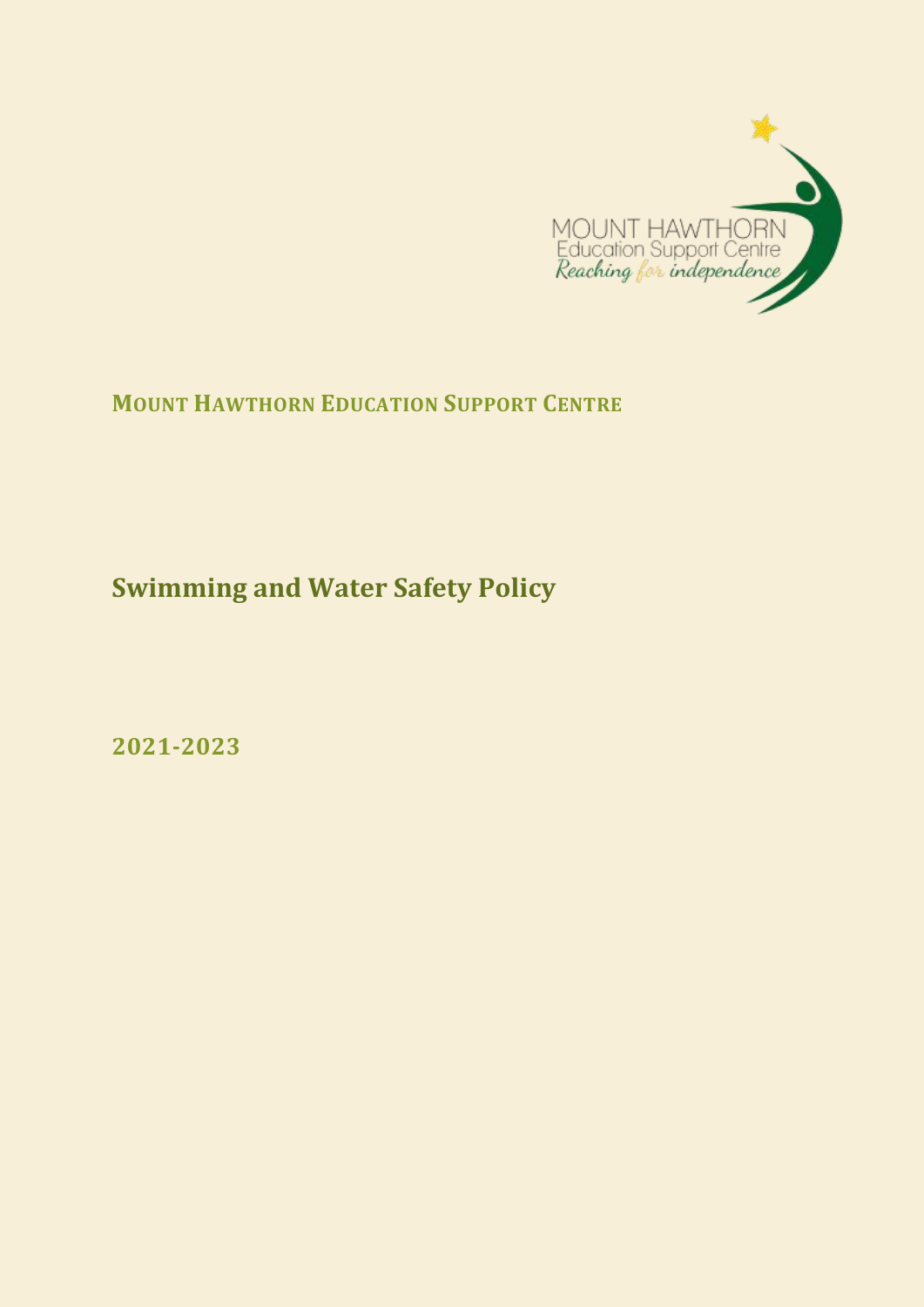## *BACKGROUND*

Generally, activities conducted in aquatic environments require a high degree of risk analysis and management. However, the level of risk will vary according to the nature of the activity. Swimming and water safety programs do not present the same level of risk as "free" swims and other less structured water-based activities. Activities conducted off the school site must comply with the Department of Education and Training policy *Excursions: Off School Site Activities.* The Swimming and Water Safety Section of the Department of Education and Training is responsible for the safe coordination of the Vacswim and InTerm swimming programs.

The procedures and guidelines specified in this section do not apply to these programs. In the case of Mount Hawthorn Education Support Centre, water based activities are most likely to be limited to swimming in a swimming pool on a recognised School Swimming Program at a local swimming pool. Since our students all have special needs, it is unlikely that they will be attending any other kind of water based activity and if they do, it will be swimming pool based.

### *PROCEDURES*

In planning a swimming and water safety program, the teacher-in-charge must consider the:

- risks relevant to the
	- o Environment
	- o Students' capacity
	- o Activities to be conducted
	- o Capabilities of the supervisor/supervisory team
	- o Involvement of external providers
- required level of supervision
- supervision strategies
- means of identifying participants
- information to be provided to parents/guardians for their consent;
- communication strategies
- emergency response planning
- briefing for participant.

Where a swimming and water safety program is to be held off the school site at which the students are enrolled, the Department's policy, *Excursions: Off School Site Activities*  requires that the teacher-in charge prepare an Excursion Management Plan. The teacherin charge must complete the checklist at Appendix A of *Excursions: Off School Site Activities* and submit it to the principal for endorsement.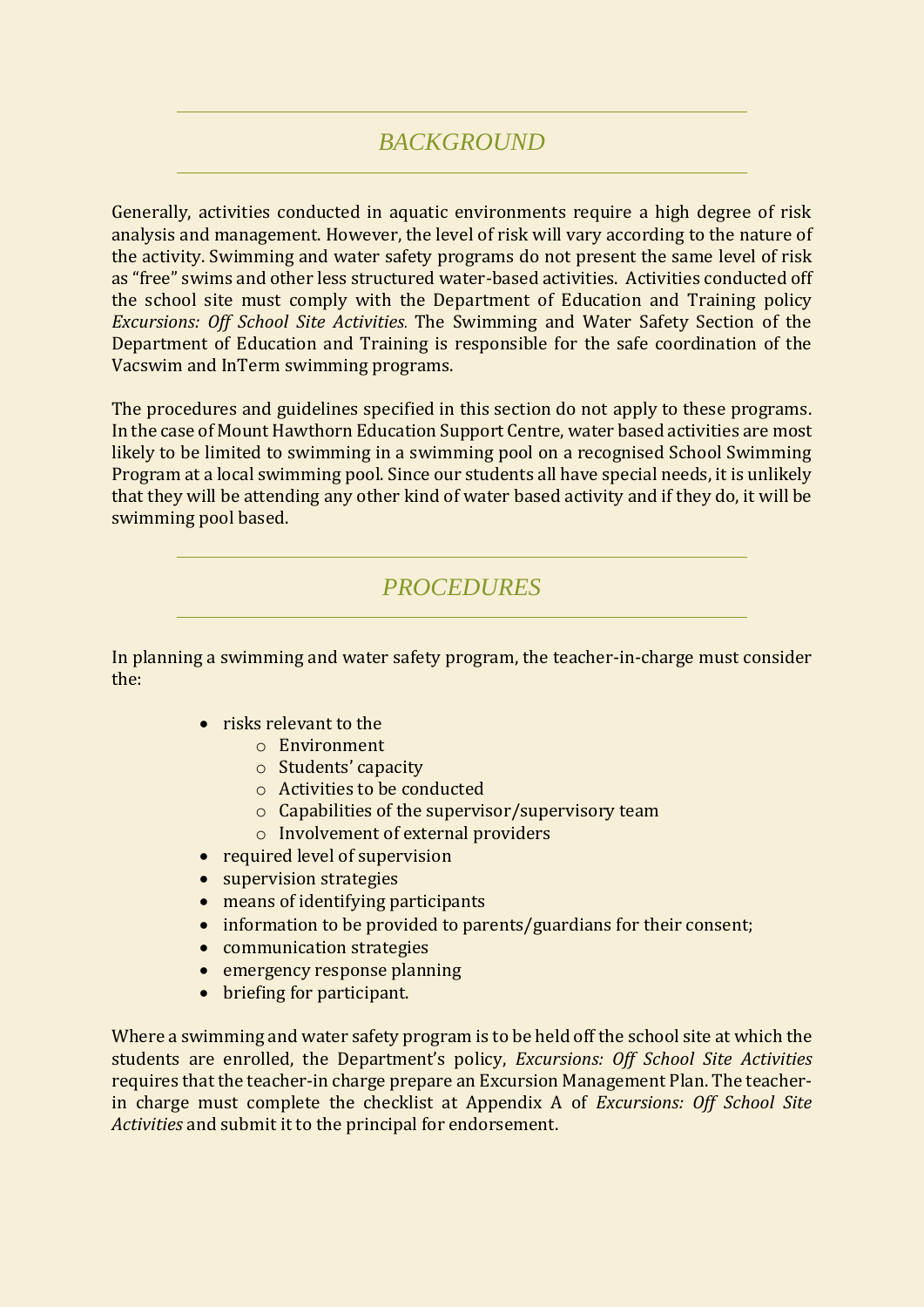## *ASSESS RISKS*

The teacher-in-charge must conduct a risk analysis of the:

- environment
- students' capacity
- activities to be conducted
- skills of the supervisor/supervisory team
- involvement of external providers

*ASSESS THE ENVIRONMENT*

The teacher-in-charge must establish the suitability of the venue(s) relative to the students' skills and experience, the planned swimming and water safety activities and the supervision required.

- consideration must be given to the potential risk of injury
- selected activity areas are to be appropriately defined
- venue signage with respect to diving must be adhered to

Where practical, the teacher-in-charge is to have first-hand knowledge of the venue. Other sources of information may include the:

- venue manager
- local ranger or land manager
- lifeguard
- other schools that have conducted similar activities at that location
- external providers

### *ASSESS THE STUDENTS' CAPACITY*

Prior to participation in a swimming and water safety program, the-teacher-in-charge must ensure that students have the required swimming and water safety skills to participate safely.

Where diving is to be performed, consideration must be given to diving competence and depth of water.

The teacher-in-charge must be aware of student health care maintenance and/or intensive health care needs.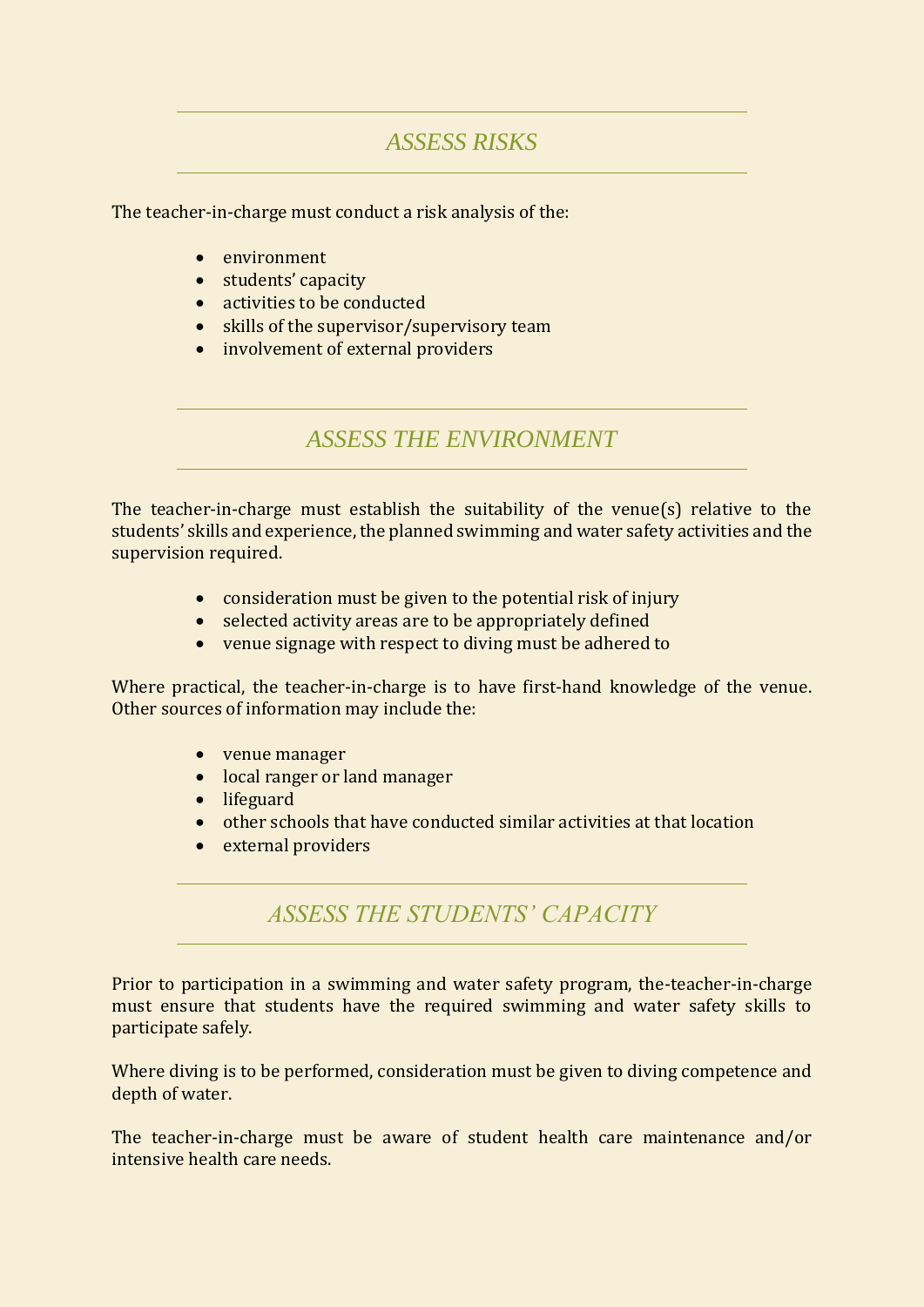A reassessment must be undertaken if any circumstances surrounding the activity change. This includes any change in the condition of the aquatic environment, or in the medical fitness, e.g. conditions such as asthma, epilepsy or fatigue or capacity of the students to undertake the activity.

*ASSESS THE ACTIVITIES TO BE CONDUCTED*

The full range of activities to be conducted during a swimming and water safety program is to be assessed and decisions made in relation to the selection of activities and areas to be used.

Assessment of additional skills required by students to participate safely in activities such as:

- diving or jumping from various heights
- swimming under water
- swimming in turbulent water
- $\bullet$  entering and exiting the water

*ASSESS THE EQUIPMENT TO BE USED*

The teacher-in-charge must confirm that equipment to be used is checked to ensure that it is appropriate to the activity, safe and in working order.

## *ASSESS THE SKILLS OF THE SUPERVISOR/SUPERVISORY TEAM*

The teacher-in-charge must ensure that there is a supervisor/supervisory team with appropriate experience, knowledge and skills to identify and manage potential risks at any stage during the swimming and water safety program.

Collectively, the supervisor/supervisory team must have the skills to:

- identify and establish a safe activity environment
- effect a rescue and render emergency care
- monitor and respond to weather and environmental conditions before and during activities
- monitor and assess the physical well-being of the students

At least one member of the supervisory team must hold a recognised qualification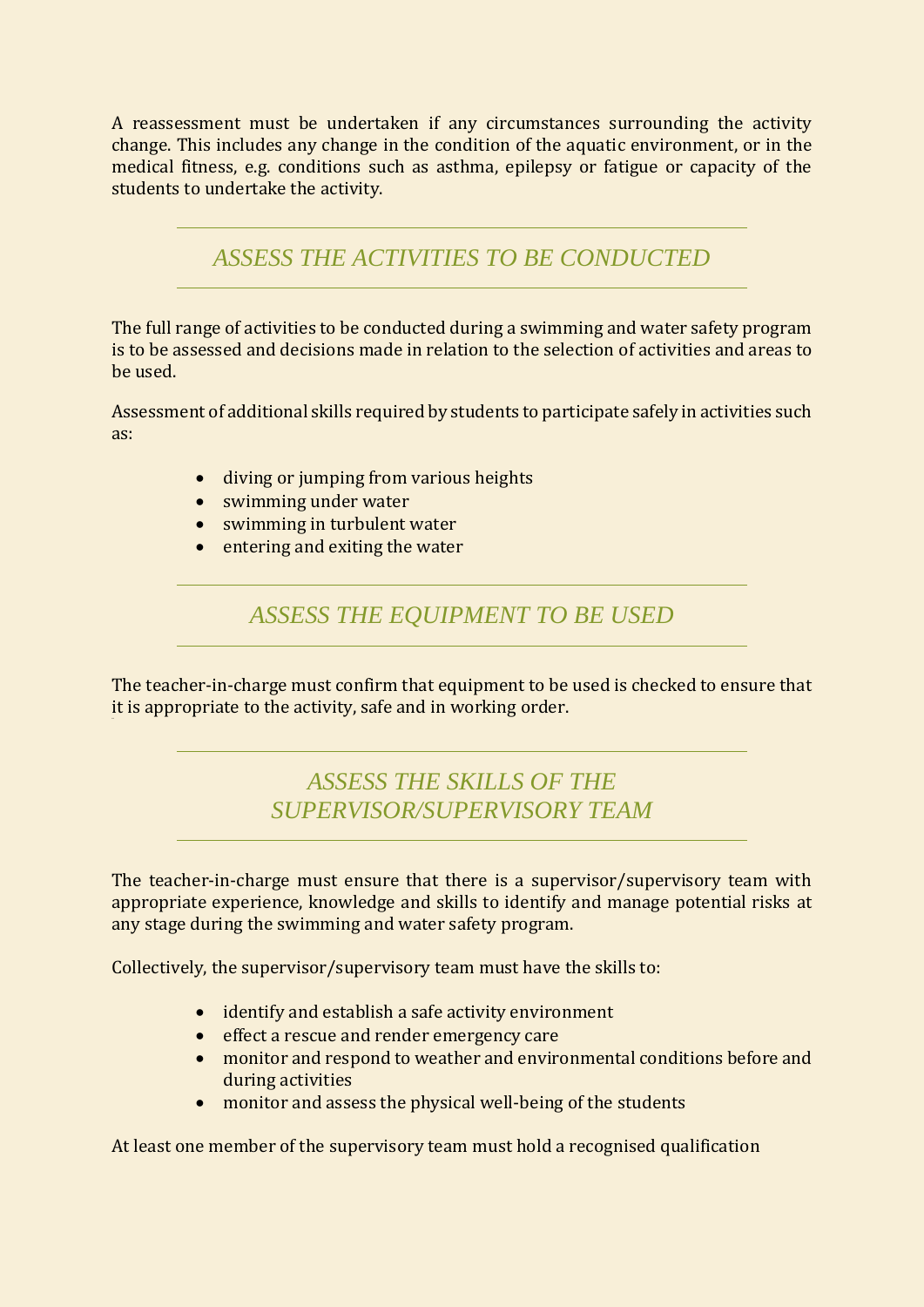Where a member of the non-teaching staff, external providers or volunteers agree to perform tasks that require them to care personally for students in the absence of a member of the teaching staff, the teacher-in-charge must consider the suitability of that adult for the task being assigned taking into account the:

- number of students involved
- age, experience and capabilities of the students
- activities to be undertaken
- characteristics of the venue
- health status, skills, and experience of the adult
- the role of supervisors will be determined by the teacher-in-charge

Adults, who are not teachers, but who possess the appropriate experience, competencies and/or qualifications, may be supervisors.

Non-teaching staff, volunteers and external providers have a right to refuse a request to personally care for students and to have their decision respected by members of the teaching staff.

Volunteers may be requested to complete a Confidential Declaration indicating whether or not they have any convictions or whether there are any circumstances or reasons that might preclude them from working with or near children. See Excursions: Off School Site Activities Appendix C.

Lifeguards on duty may be considered as members of the supervisory team only where their sole responsibility, at that time, is to actively supervise the area in which the activity is being conducted.

# *ASSESS THE INVOLVEMENT OF EXTERNAL PROVIDERS*

Where an external provider is engaged, the teacher-in-charge must be satisfied that the provider is competent.

External providers (and their staff), other than a staff member of a TAFE College or a University, involved in activities with students must have a current national police certificate.

The teacher–in-charge and the manager of the venue/external provider must clearly establish the respective responsibilities of their staff.

The teacher-in-charge must inquire whether the selected external provider(s) has the appropriate level of public liability insurance. See DoE *Excursions: Off School Site Activities*  Appendix D.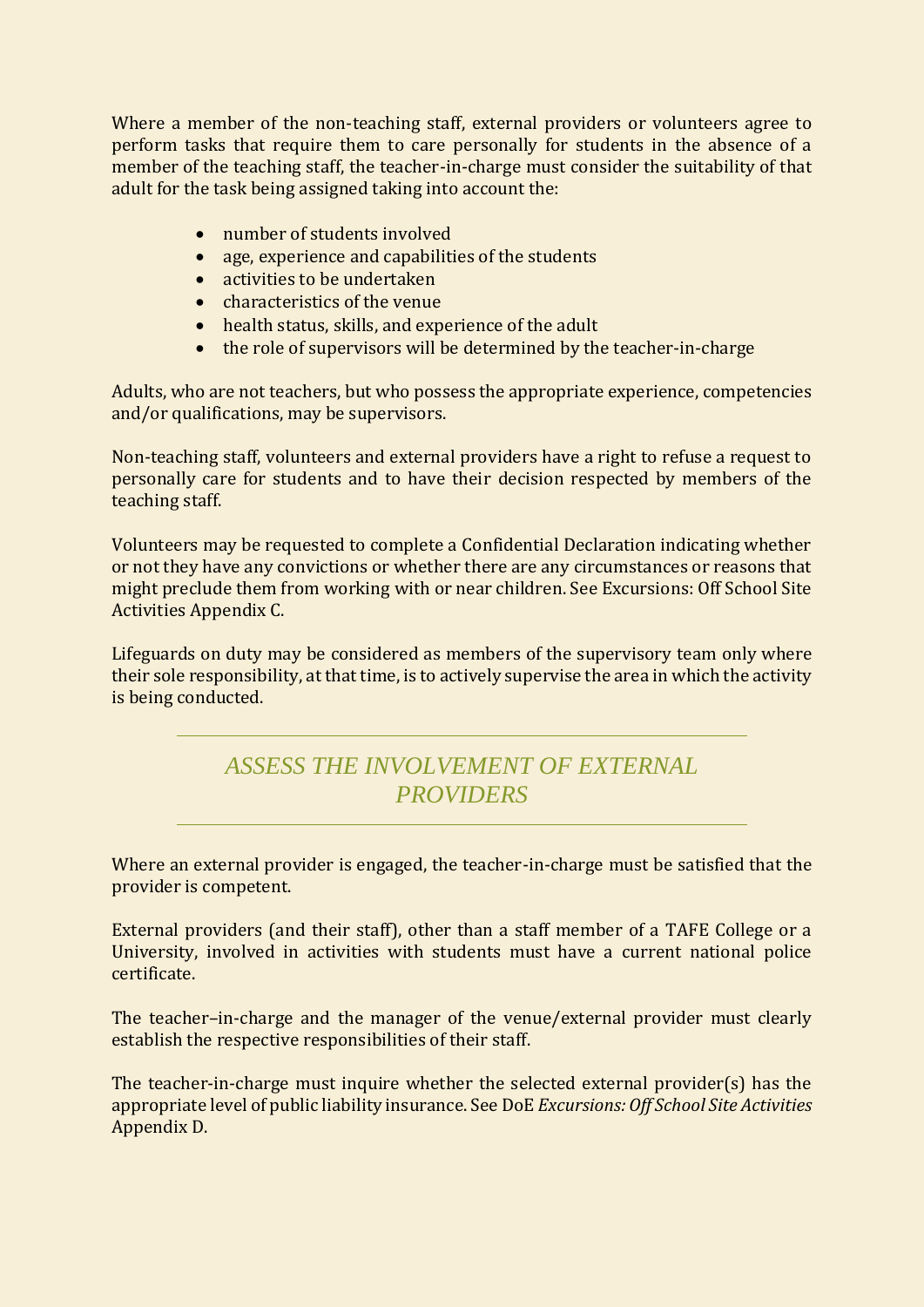Activities may involve the use of the services of other government agencies or private companies. In such cases, Department staff must not sign indemnities, disclaimers or other documents provided by the agencies or companies which absolve them from liability for their own negligent acts or omissions.

The suitability of an external provider may be determined from the information provided (via telephone, website or correspondence) relating to:

- recent experience (including maintained logbooks)
- peak body organisation accreditation
- commercial operator's permit
- other licences and permits required by statutory authorities and land owners
- current qualifications, accreditation and any other relevant training of instructors
- public liability insurance
- reference from previous school clients

# *DETERMINE THE REQUIRED LEVEL OF SUPERVISION*

The level of risk in aquatic activities is dynamic and must be constantly monitored.

Supervisory requirements must be considered in accordance with the:

- age of the students
- experience and ability of the students
- student medical conditions or disabilities
- supervisor(s) competence and experience
- type of activity to be undertaken
- nature of the environment, e.g. open or closed water
- location of the activity
- weather

### *MINIMUM LEVEL OF SUPERVISION*

For swimming and water safety programs, there is a minimum level of supervision for students in the water. At no time will there be less than one qualified supervisor.

#### **CLOSED WATER**

For students enrolled at Mount Hawthorn Education Support centre, all of whom have special needs, there must be at least one qualified supervisor for every 5 students. In addition, there must be a suitable level of additional support from volunteers or school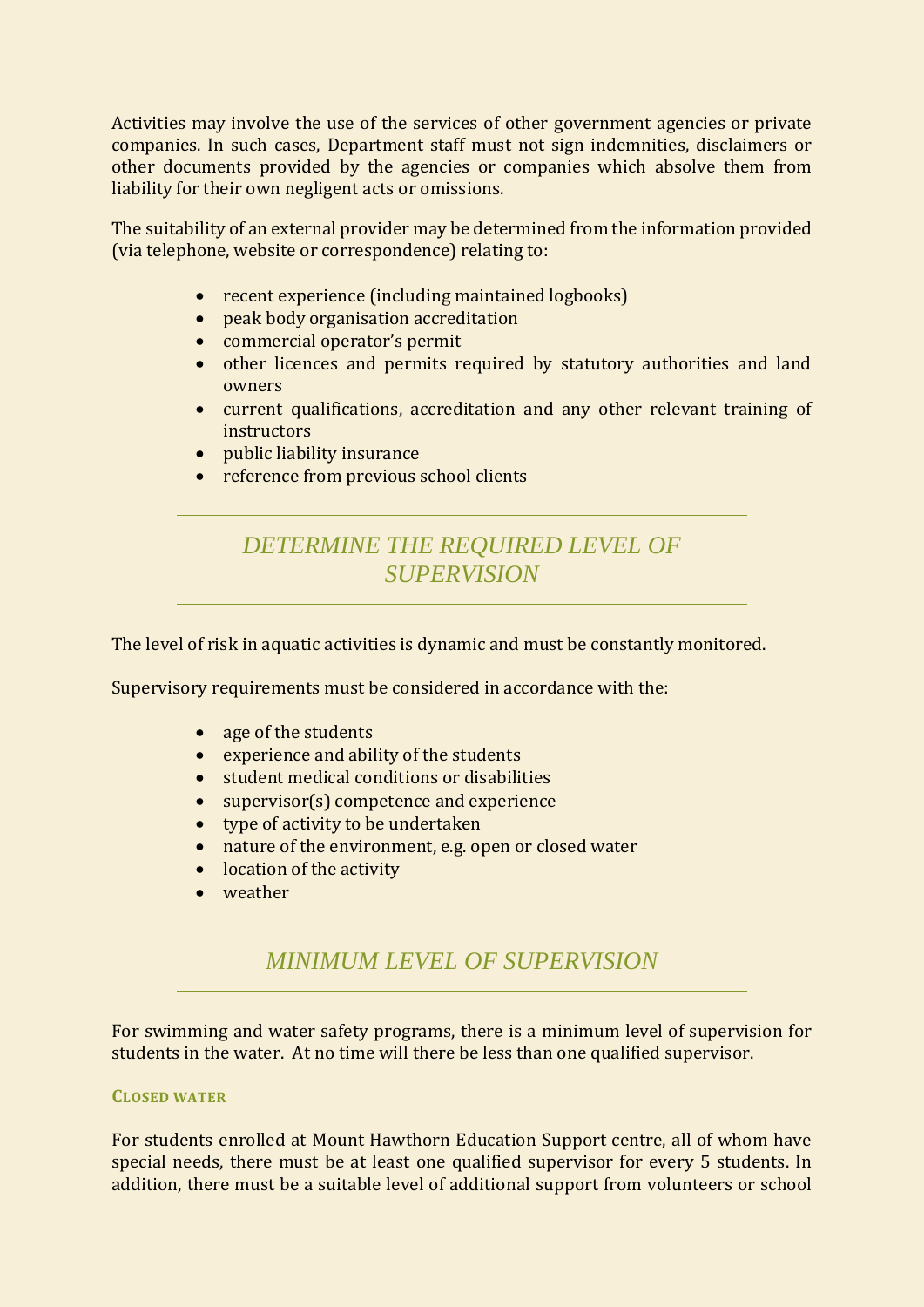staff to support particular identified students, such as very young or particularly high needs students.

## *QUALIFICATIONS*

A qualified supervisor must hold a qualification recognised by the Department of Education and Training. For closed water environments, recognised qualifications include:

- Level I, II or III Coach (relevant to the specific activity) under the National Coaching Accreditation Scheme;
- RLSSA<sub>11</sub> Bronze Medallion
- SLSA<sub>12</sub> Bronze Medallion
- SLSA Surf Rescue Certificate
- AUSTSWIM Teacher of Swimming and Water Safety Certificate (recognised as being appropriate for swimming pools only)
- RLSSA Swimming Instructors Certificate (recognised as being appropriate for swimming pools only) and
- equivalent award as recognised by the Director General

#### *ESTABLISH SUPERVISION STRATEGIES*

Supervision strategies must ensure that the safety and well-being of students is maintained at all times.

The teacher-in-charge is to determine the number of supervisors and the supervisory strategies.

The teacher-in-charge must recognise that the number of schools and other user groups at a venue will increase the potential risk. The teacher-in-charge must determine the nature and number of other groups using the venue. Supervisory strategies must reflect the additional risk. It is essential that students in the water are actively supervised at all times. That is, the supervisory team has a clear view of all students.

The appropriate number of supervisors directly monitoring the students in the water must be maintained at all times.

Supervision strategies for students not in the water must reflect the risks associated with the proximity of water.

From time to time, a supervisor may need to leave his or her position. In such a situation, the supervisor should alert others on duty of his or her impending absence to ensure adequate supervision is maintained. However, the appropriate number of supervisors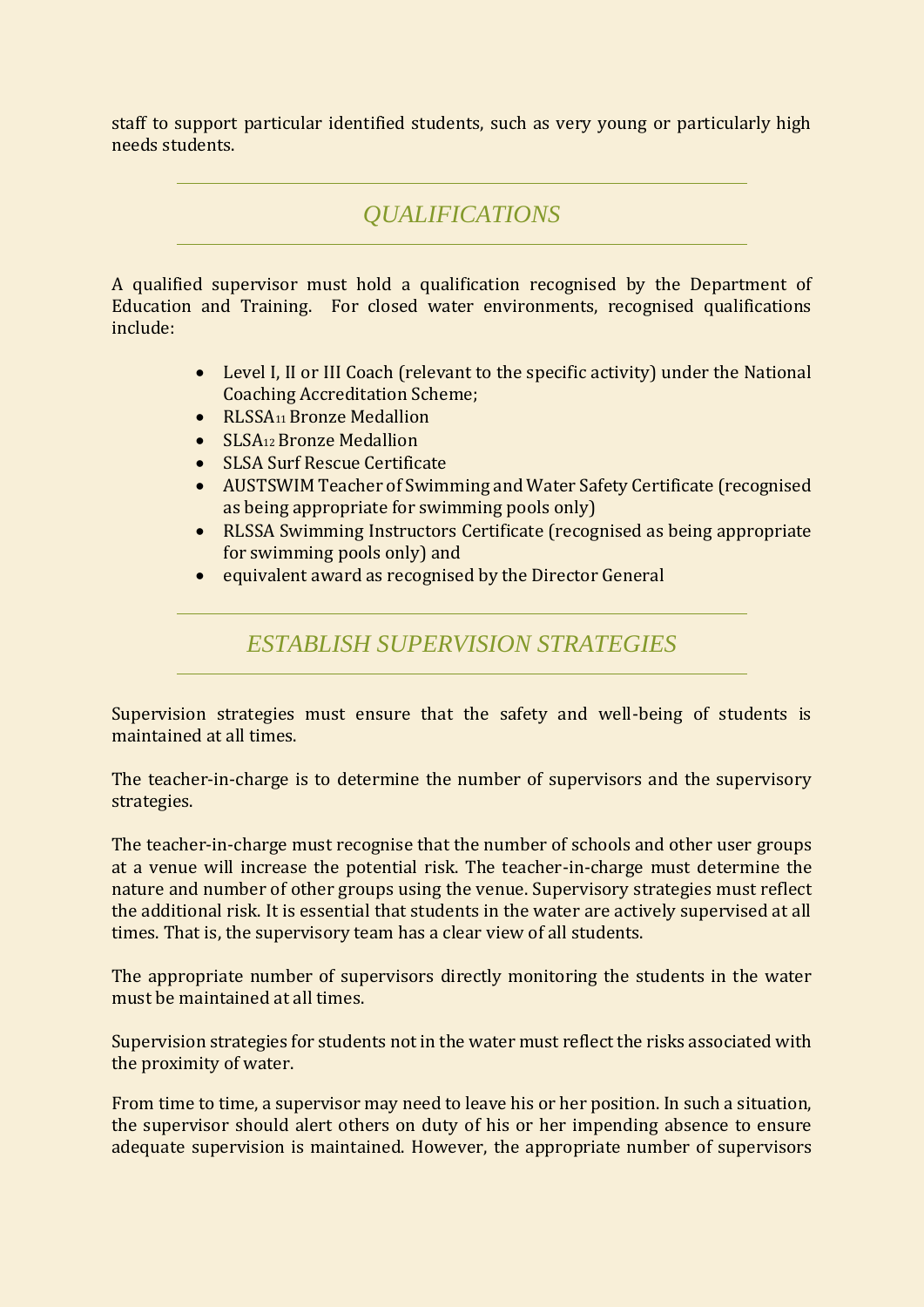directly monitoring the students in the water must be maintained at all times. As part of a management plan, a roster should be developed both to relieve and rotate supervisors.

# *DEVELOP A MEANS OF IDENTIFYING PARTICIPANTS*

Students and supervisors must be easily identifiable.

The teacher-in-charge is to decide on a suitable system(s) of identification for participants based on the assessment of the aquatic environment, students' swimming and water safety skills, the type of activities to be undertaken, and the number of students.

Systems for identifying students include:

- the wearing of 'lifesaver' or swimming caps, neoprene armbands or rash shirts
- confining students to designated areas not being utilised by other schools or the public

*PROVIDE INFORMATION AND SEEK CONSENT*

Parent/guardian consent is required for all swimming and water safety programs. Information must be provided to parents/guardians to enable them to make informed decisions about their children's participation. Parents/guardians must be reminded to provide information about any changes to their children's health or fitness prior to the commencement of the swimming and water safety program.

Consent may be obtained for the duration of a swimming and water safety program.

The teacher-in-charge should ensure that parents and guardians of culturally and linguistically diverse students are provided with all necessary information regarding a swimming and water safety program.

### *DEVELOP A COMMUNICATION STRATEGY*

Planning for a swimming and water safety program must include the development of a strategy that enables regular communication amongst all members of the group. The strategy must clearly identify a signal for gaining the full group's attention. An emergency signal must be selected and explained to all participants.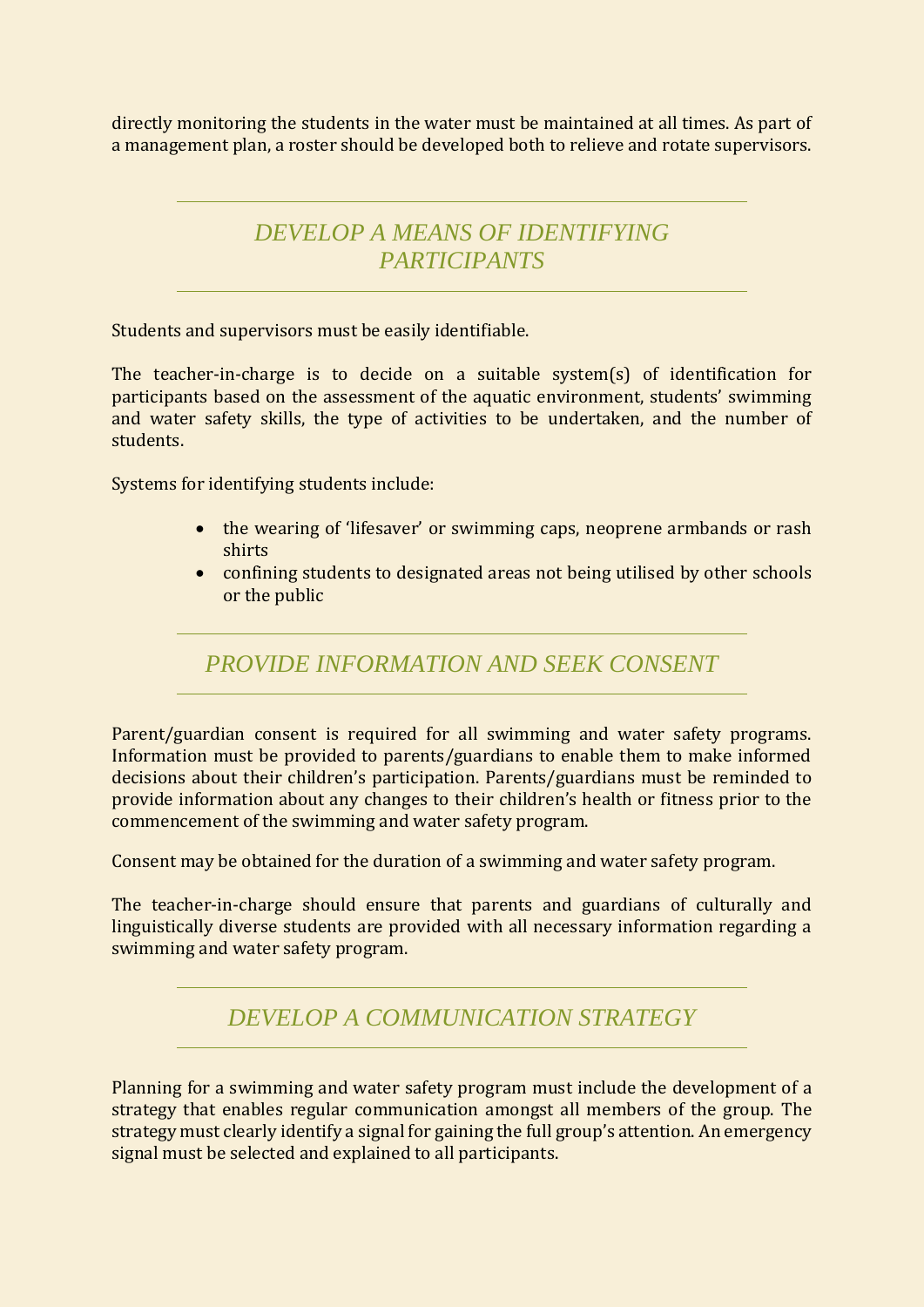The communication strategy must enable contact with on-site and off-site support services. An alternative mode of communication must be available in case of the failure of the primary communication method.

Communication strategies that enable regular communication amongst all members of the

group may include public address systems, megaphones, air horns, whistles, hand signals or flags.

#### **VAC SWIM AND IN TERM SWIMMING PROGRAMS**

This is a uniform system of whistle signals:

- $\bullet$  one blast stop, look and listen
- three long blasts activity finished
- Short blasts in succession and arms waved above head emergency, in which case clear the water immediately and assemble in a safe area nominated by the supervisor

*COMPLETE EMERGENCY RESPONSE PLANNING*

The teacher-in-charge must develop or obtain a suitable response plan that will ensure access to emergency support without compromising the safety and welfare of the group or of a casualty.

The teacher-in-charge is to ensure that emergency procedures, including emergency signals, are clearly understood by all students and supervisors.

All supervisors must be familiar with the evacuation procedures and the location of emergency equipment.

Supervisors must be appropriately attired to provide assistance during the activity.

A nominated supervisor must have ready access to:

- a list of the names of participating students and their parent/guardian contact telephone numbers
- the Student Health Forms and the relevant Health Care Authorisation Plans of those students who are known to have particular health requirements
- relevant health information of supervisors
- the teacher-in-charge must be familiar with the action to be taken when either the group or an individual participant becomes lost

Suggested emergency equipment includes items such as a rescue tube or board, first aid kit and communication equipment. Mobile phones should not be relied upon as the sole method of communication.